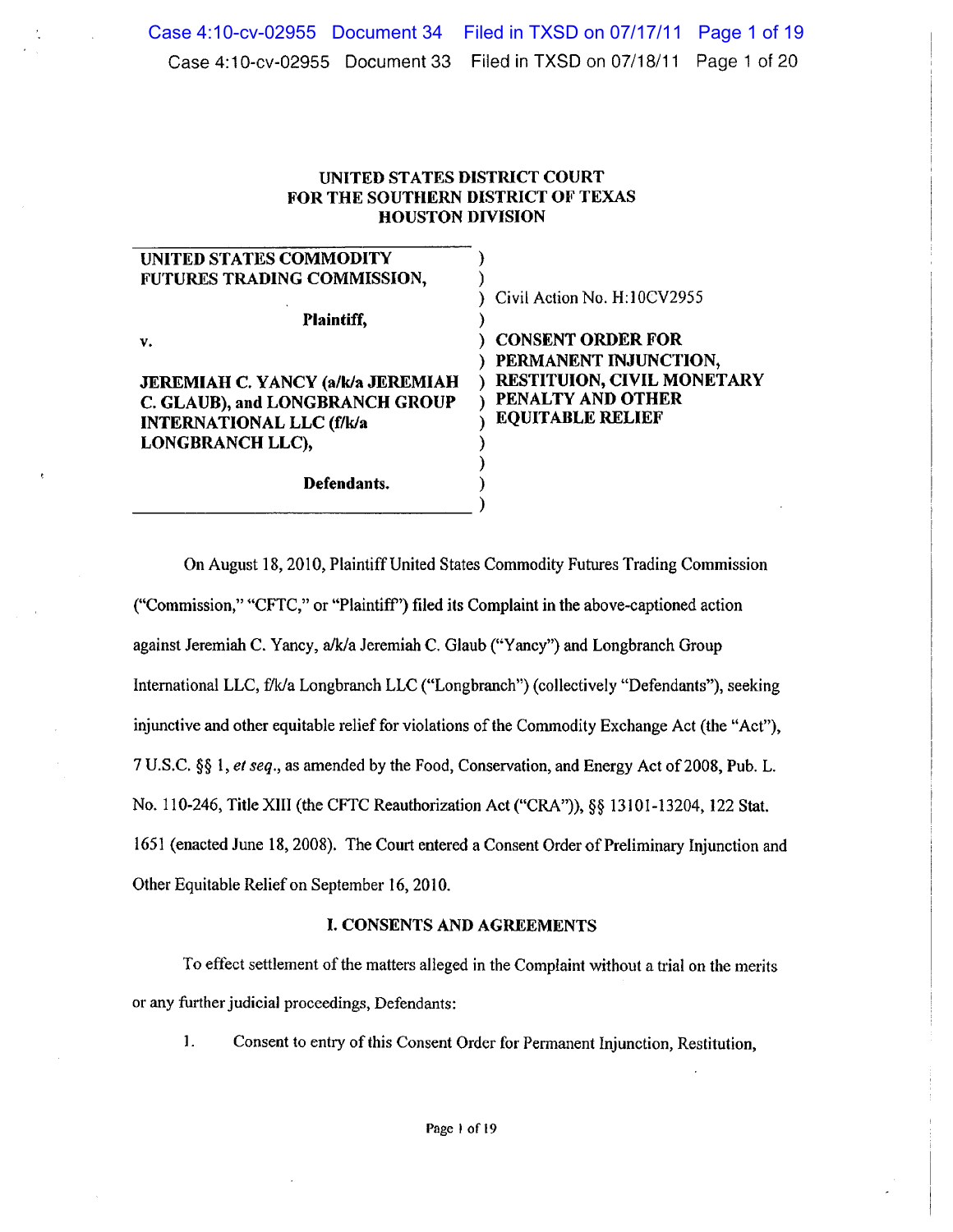Civil Monetary Penalty and Other Equitable Relief Against Defendants Jeremiah C. Yancy and Longbranch Group International LLC ("Consent Order");

Affirm that Defendants have read and agreed to this Consent Order voluntarily,  $\overline{2}$ . and that no promise or threat has been made by the Commission or any member, officer, agent or representative thereof, or by any other person, to induce consent to this Consent Order, other than as set forth specifically herein;

 $3<sub>1</sub>$ Acknowledge proper service of the summons and Complaint;

 $4.$ Admit the jurisdiction of this Court over them and the subject matter of this action pursuant to Section 6c of the Act, 7 U.S.C.  $\S$  13a-1 (2006), which authorizes the Commission to seek injunctive relief against any person whenever it shall appear to the Commission that such person has engaged, is engaging, or is about to engage in any act or practice constituting a violation of any provision of the Act or any rule, regulation or order thereunder;

5. Admit that venue properly lies with this Court pursuant to Section 6c of the Act, 7 U.S.C.  $§$  13a-1 (2006);

6. Waive:

any and all claims that they may possess under the Equal Access to Justice  $\mathbf{a}$ Act, 5 U.S.C. § 504 (2006) and 28 U.S.C. § 2412 (2006), and/or Part 148 of the Commission Regulations ("Regulations"), 17 C.F.R.  $\S$  148.1, *et seq.* (2010), relating to, or arising from, this action;

 $\mathbf b$ . any and all claims that they may possess under the Small Business Regulatory Enforcement Fairness Act of 1996, Pub. L. No. 104-121, §§ 201-253, 110 Stat. 847, 857-868 (1996), as amended by Pub. L. No. 110-28, § 8302, 121 Stat. 112, 204-207 (2007), relating to, or arising from, this action;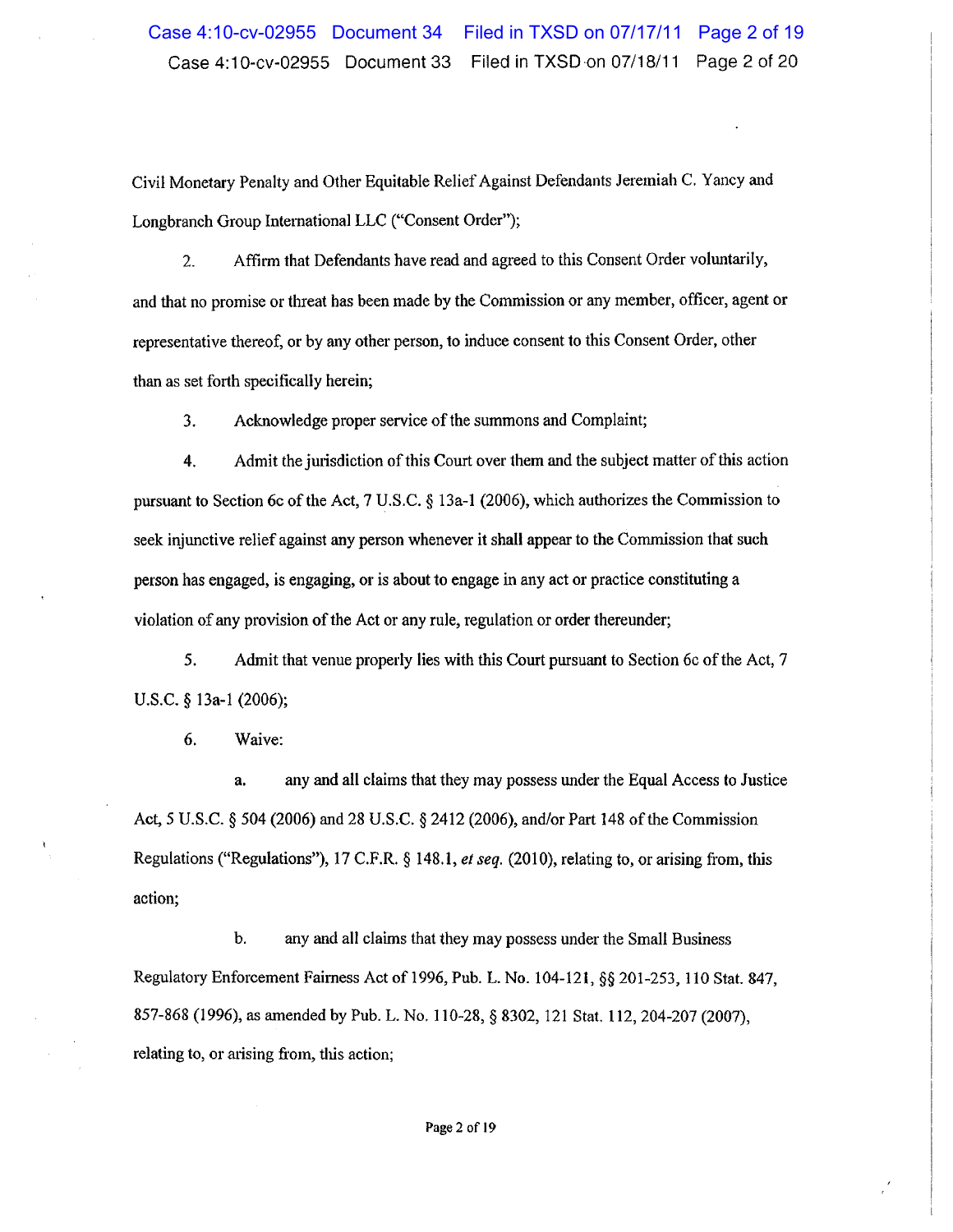any and all claims of Double Jeopardy based upon the institution of this c. proceeding or the entry in this proceeding of any order imposing a civil monetary penalty or any other relief; and

> any and all rights of appeal in this action; d.

Consent to the continued jurisdiction of this Court for the purpose of enforcing 7. the terms and conditions of this Consent Order and for any other purpose relevant to this case, even if Defendants now, or in the future, reside outside the jurisdiction;

Agree that neither Defendants nor any of their agents or employees under their 8. authority or control shall take any action or make any public statement denying, directly or indirectly, any allegation in the Complaint or Findings of Fact or Conclusions of Law contained in this Consent Order, or creating, or tending to create, the impression that the Complaint or this Consent Order is without a factual basis; provided, however, that nothing in this provision shall affect the Defendants': (i) testimonial obligations; or (ii) right to take legal positions in other proceedings to which the Commission is not a party. Defendants shall undertake all steps necessary to ensure that all of their agents and employees under their authority or control understand and comply with this agreement; and

By consenting to the entry of this Consent Order, Defendants neither admit nor 9. deny the allegations of the Complaint or the Findings of Fact and Conclusions of Law contained in this Consent Order, except as to jurisdiction and venue, which they admit. However, Defendants agree and intend that the allegations of the Complaint shall be taken as true and correct and be given preclusive effect, without further proof, in the course of: (i) any current or subsequent bankruptcy proceeding filed by, or on behalf of, or against either of the Defendants; (ii) any proceeding to enforce this Consent Order; and (iii) any proceeding pursuant to Sections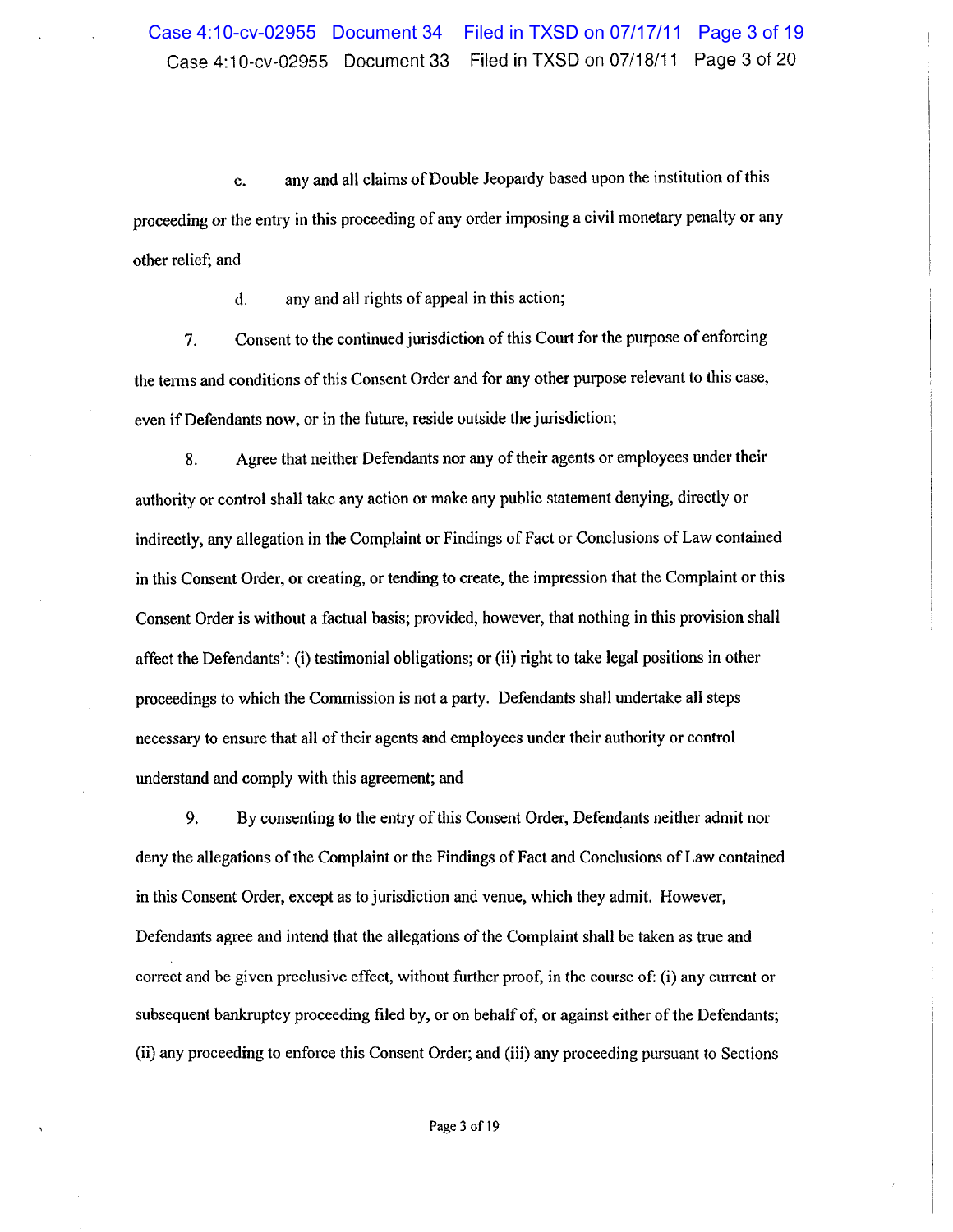8a(1)-(2) of the Act, 7 U.S.C. §§ 12a(1)-(2) (2006), and/or Part 3 of the Regulations, 17 C.F.R. §§ 3.1 et seq. (2010). Each Defendant shall provide immediate notice of any bankruptcy filed by, on behalf of, or against that Defendant and shall provide immediate notice of any change of address, telephone number, or contact information in the manner required by Part V of this Consent Order.

 $10.$ No provision of this Consent Order shall in any way limit or impair the ability of any person to seek any legal or equitable remedy against any of the Defendants or any other person in any other proceeding.

### II. FINDINGS OF FACT AND CONCLUSIONS OF LAW

The Court, being fully advised in the premises, finds that there is good cause for the entry of this Consent Order and that there is no just reason for delay. The Court therefore directs the entry of findings of fact, conclusions of law and a permanent injunction and equitable relief, pursuant to  $\S$  6c of the Act, 7 U.S.C.  $\S$  13a-1 (2006), as set forth herein.

### **Jurisdiction and Venue** A.

11. This Court has jurisdiction over this action pursuant to Section 6c of the Act, 7 U.S.C. § 13a-1 (2006).

12. This Court has personal jurisdiction over Defendants, who acknowledge service of the summons and Complaint and consent to the Court's jurisdiction over them.

13. Venue properly lies with this Court pursuant to Section 6c(e) of the Act, 7 U.S.C.  $\S$  13a-1(e) (2006), in that Defendants are found in, inhabit, and/or transact business in this district, and the acts and practices in violation of the Act, the Act, as amended by the CRA, have occurred, are occurring, or are about to occur within this district, among other places.

**B. The Parties** 

 $\frac{1}{2}$ 

 $\hat{\mathcal{P}}$ 

 $\frac{1}{2}$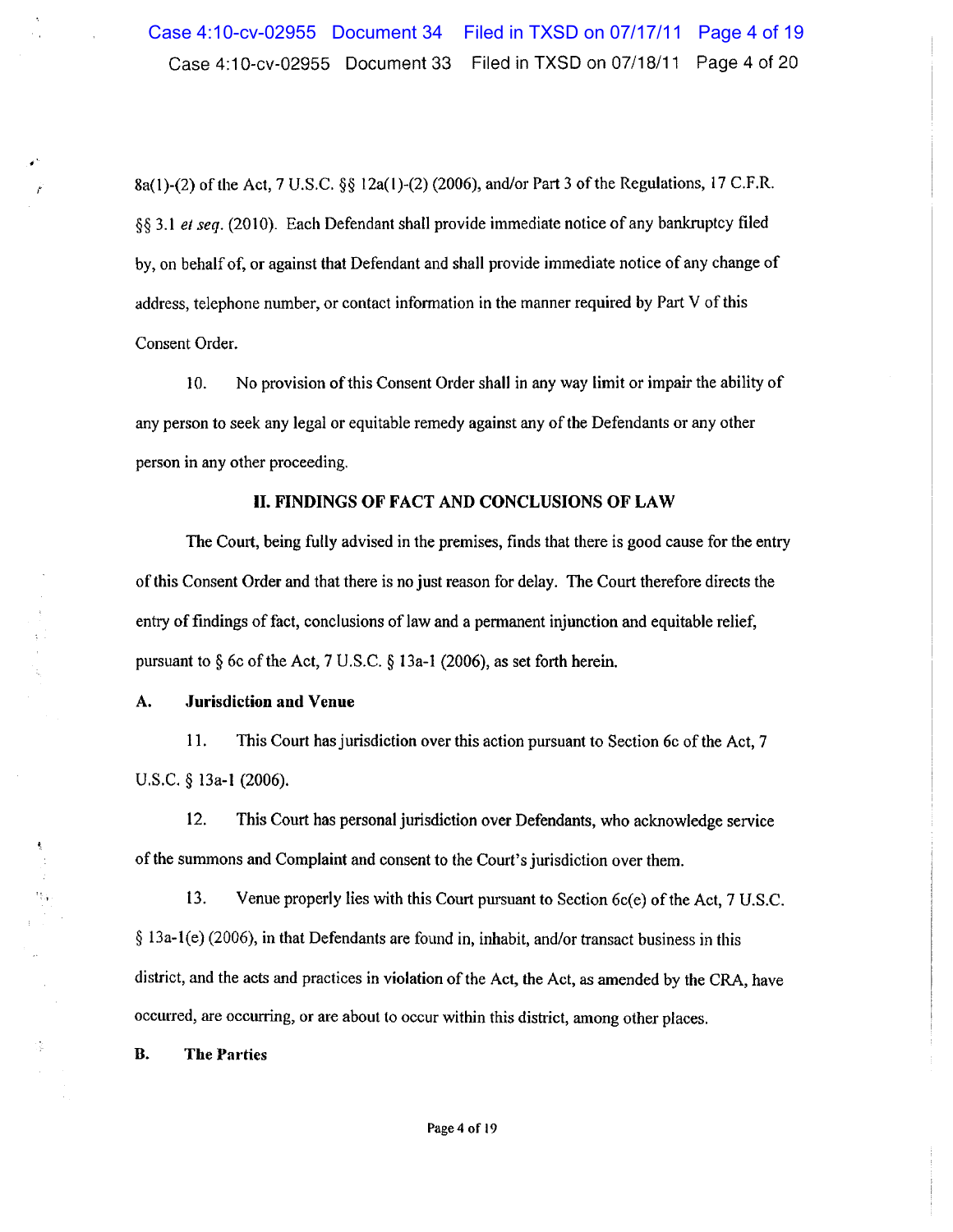Plaintiff United States Commodity Futures Trading Commission is an 14. independent federal regulatory agency that is charged by Congress with responsibility for administering and enforcing the provisions of the Act, 7 U.S.C. §§ 1 et seq. (2006), the Act, as amended by the CRA, to be codified at 7 U.S.C. §§ 1 et seq., and the Regulations promulgated thereunder, 17 C.F.R. §§ 1.1 et seq. (2010).

Defendant Jeremiah C. Yancy, a/k/a Jeremiah C. Glaub, resides in Atoka, 15. Oklahoma. Yancy is the chief executive officer ("CEO"), president, and principal of Longbranch Group International LLC and Longbranch LLC. Yancy has never been registered in any capacity with the Commission.

Defendant Longbranch Group International LLC, f/k/a Longbranch LLC, is 16. a Texas limited liability company formed on or about January 5, 2009, with its principal place of business at 333 N. Sam Houston Parkway E, Houston, Texas 77060. Longbranch Group International LLC applied in November 2008 to be a commodity trading advisor with the CFTC, but withdrew its application. Longbranch Group International LLC is a successor entity to Longbranch LLC, an Idaho for-profit corporation incorporated by Yancy on February 13, 2008, with an address in Boise, Idaho. Longbranch LLC was administratively dissolved on May 6, 2009.

### $C_{\cdot}$ **Findings of Fact**

17. From July 2008 to August 2010, Yancy and Longbranch, by and through its employees and agents, solicited 64 customers to open forex accounts. Defendants solicited over \$1 million of customer funds intended for use in forex trading from 36 of the customers solicited. Defendants' customers included members of Yancy's church in Idaho where he was a pastor.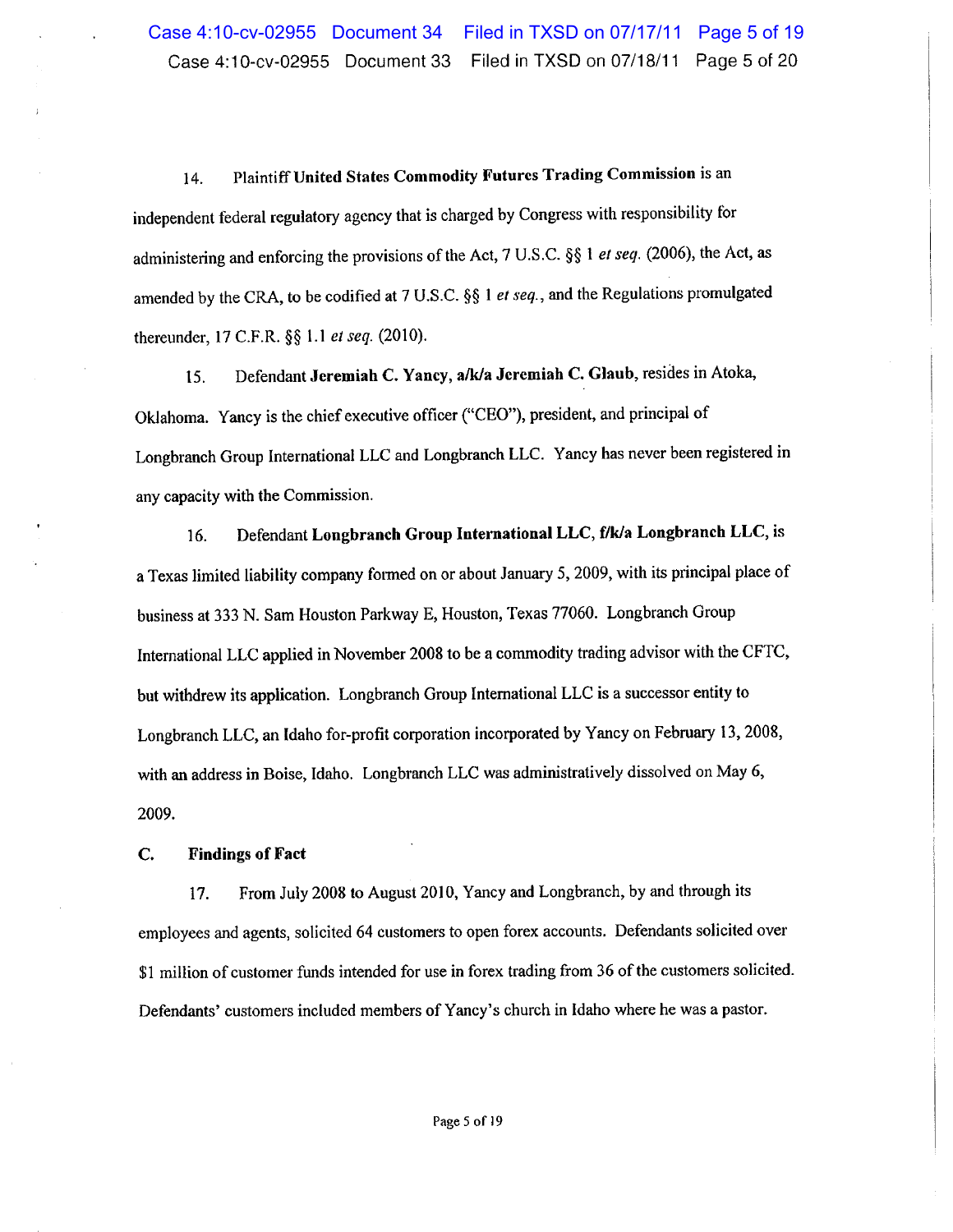Defendants told prospective customers that they managed forex trading for non-profit organizations, including churches and orphanages.

18. Defendants also solicited prospective customers through several "fund-raising" entities" to trade in forex, as well as for several other financial schemes operated by Defendants.

19. Defendants made misrepresentations to prospective customers through telephone conference calls set up by the fund-raising entities. Further, Defendants' misrepresentations were passed along to customers via emails from the fund-raising entities.

20. To solicit customers, Defendants, directly and through the fund-raising entities, represented to prospective customers that they would earn 20 to 40 percent monthly returns through forex trading and told some customers that their principal was guaranteed. Defendants also sent, directly and through the fund-raising entities, account statements to prospective customers showing high returns, telling customers that the statements were for forex accounts purportedly containing up to \$10 million traded by Defendants. Defendants did not inform customers that these forex trading account statements were for demonstration and/or test accounts and did not represent actual trading of accounts containing any customer funds.

21. Defendants also represented to customers that Yancy had known Longbranch's forex trader for at least seven years. In fact, Yancy had met the forex trader less than a year before making these representations.

 $22.$ Based on Defendants' misrepresentations, 64 customers opened forex trading accounts with Forex Direct Dealer ("FXDD"). Of the 64 customer accounts at FXDD, 36 customers funded their accounts with a net total of \$630,000.

23. All the accounts at FXDD were opened in individual customer names and managed through a limited power of attorney ("LPOA") given to Longbranch. Each customer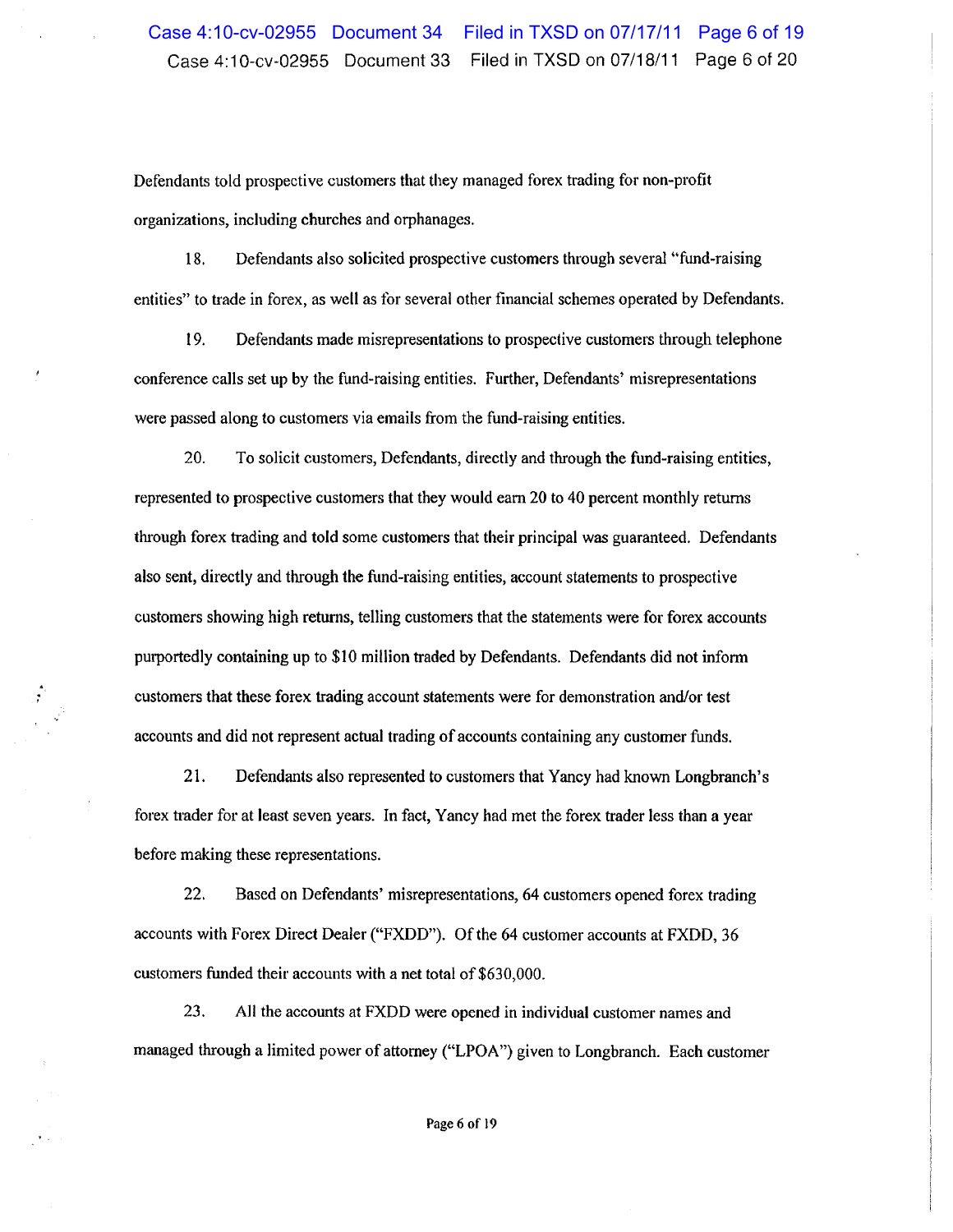account was linked to a Longbranch trading account through a "percentage allocation management module" ("PAMM"). The PAMM structure allowed Defendants to trade on behalf of multiple customer accounts and to allocate profits and losses on a percentage basis among those accounts, depending on their capitalization. The majority of customer accounts managed by Defendants through the PAMMs had net losses of up to 95 percent over the life of the accounts. Although some customers withdrew funds from their accounts within a short time after funding and earned minimal profits through forex trading, on the whole, the PAMM accounts lost \$230,000.

Additionally, four customers sent \$169,000 to Defendants, either directly or 24. through one of the fund-raising entities, for the purpose of trading forex, but the money was never deposited into forex trading accounts in those customers' names. Instead, Defendants deposited these funds into bank accounts in Longbranch's name, commingled the funds with Defendants' funds, and misappropriated the funds for their own use and business expenses.

Defendants told one customer that the funds he invested with Defendants to trade 25. forex were never actually traded, but instead went to pay another investor. Therefore, Defendants operated a Ponzi scheme.

Defendants also received \$330,000 of customer funds, which Defendants 26. commingled with Defendants' own funds and then deposited into forex trading accounts in Defendants' own names. After trading these funds for a net profit of \$46,000, Defendants withdrew all but \$5,000 from these trading accounts, returned \$78,000 to customers and misappropriated the remaining \$293,000 of these customer funds.

In total, Defendants misappropriated \$462,000 of customer funds. Further, 27. customers suffered at least \$230,000 in losses from forex trading conducted by Defendants.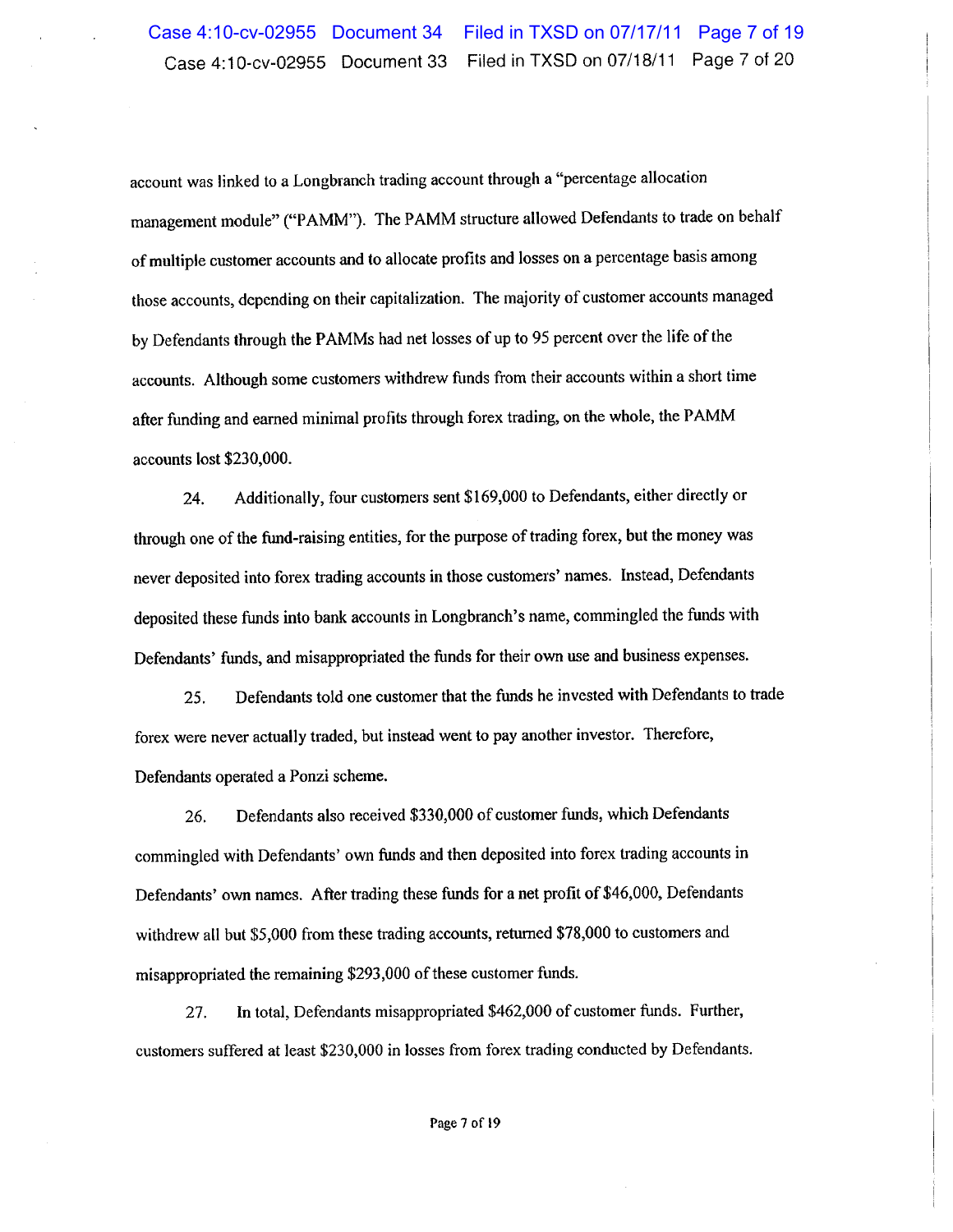Neither Defendants, Defendants' customers, nor the Futures Commission 28. Merchants ("FCMs") that were the counterparties to the forex transactions were financial institutions, registered broker dealers, insurance companies, bank holding companies, or investment bank holding companies or the associated persons of financial institutions, registered broker dealers, insurance companies, bank holding companies, or investment bank holding companies.

Defendants, along with some or all of Defendants' customers, were not "eligible 29. contract participants" as that term is defined in the Act. See Section  $1a(12)(A)(v)$  and (xi) of the Act, 7 U.S.C. § 1a(12)(A)(v) and (xi) (2006). An "eligible contract participant," as relevant here, is: (1) an individual with total assets in excess of (i) \$10 million, or (ii) \$5 million and who enters the transaction "to manage the risk associated with an asset owned or liability incurred, or reasonably likely to be owned or incurred, by the individual;" and (2) "a corporation . . . that has total assets exceeding  $$10,000,000...$ "

30. The forex transactions conducted by Defendants at FCMs, both on behalf of their customers and in accounts in Defendants' names, were entered into on a leveraged or margined basis. Defendants' customers were required to provide only a percentage of the value of the forex contracts that they purchased.

The forex transactions conducted by Defendants neither resulted in delivery 31. within two days nor created an enforceable obligation to deliver between a seller and a buyer that had the ability to deliver and accept delivery, respectively, in connection with their lines of business. Rather, these forex contracts remained open from day to day and ultimately were offset without anyone making or taking delivery of actual currency (or facing an obligation to do so).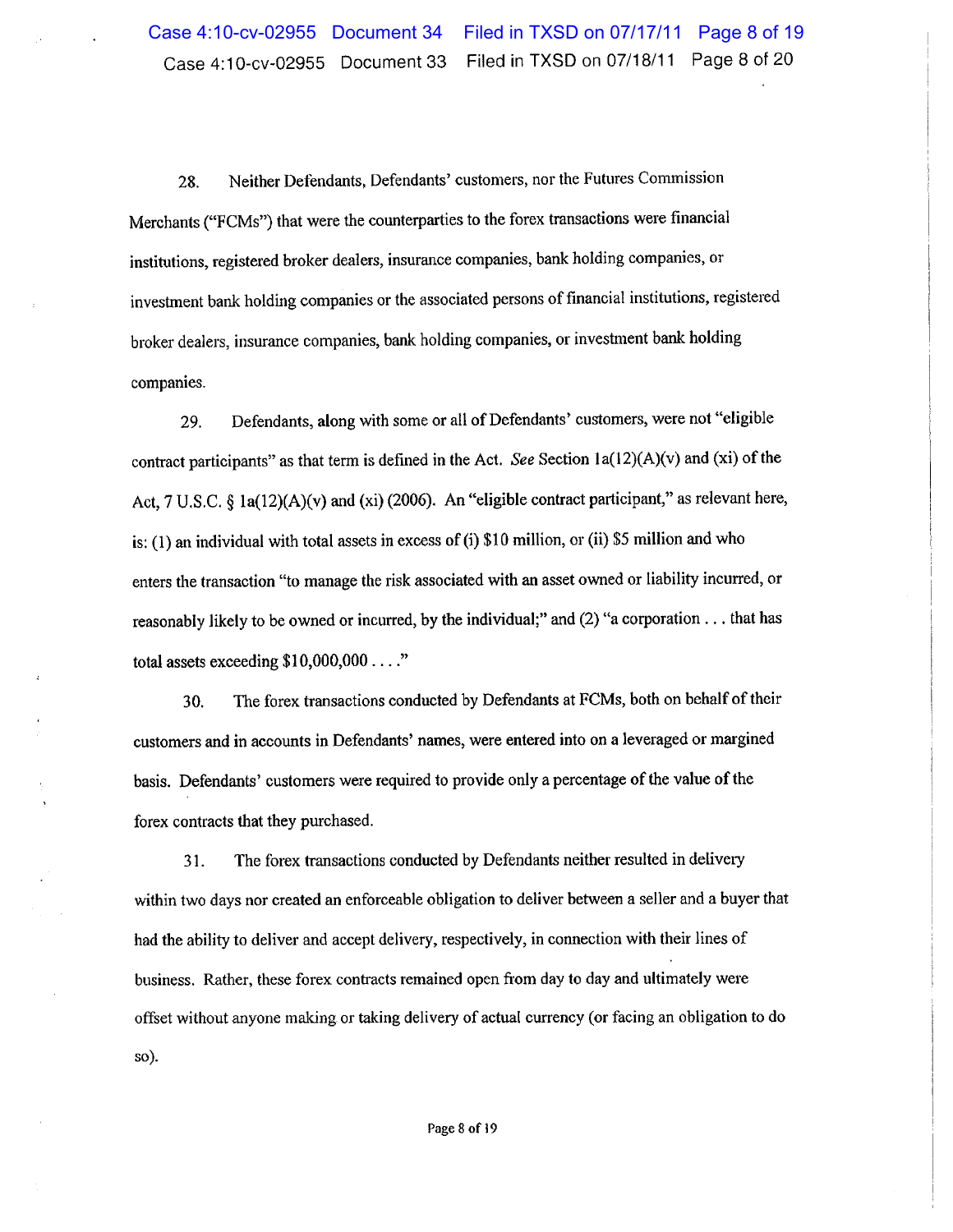### D. **Conclusions of Law**

32. Sections  $4b(a)(2)(A)$ -(C) of the Act, as amended by the CRA, to be codified at

7 U.S.C.  $\S\S 6b(a)(2)(A)-(C)$ , make it unlawful

for any person, in or in connection with any order to make, or the making of, any contract of sale of any commodity for future delivery, or other agreement, contract, or transaction subject to paragraphs (1) and (2) of section  $5a(g)$ , that is made, or to be made, for or on behalf of, or with, any other person, other than on or subject to the rules of a designated contract market  $-$  (A) to cheat or defraud or attempt to cheat or defraud the other person; (B) willfully to make or cause to be made to the other person any false report or statement or willfully to enter or cause to be entered for the other person any false record; [or] (C) willfully to deceive or attempt to deceive the other person by any means whatsoever in regard to any order or contract or the disposition or execution of any order or contract, or in regard to any act of agency performed, with respect to any order or contract for or, in the case of paragraph (2), with the other person.

33. From July 2008 to August 2010, in or in connection with forex contracts, made,

or to be made, for or on behalf of or with other persons, Defendants cheated or defrauded, or attempted to cheat or defraud, customers or prospective customers and willfully deceived or attempted to deceive customers or prospective customers by, among other things, knowingly (i) misappropriating customer funds by not depositing those funds into customer trading accounts but instead using customer funds for personal and business use; (ii) sending customers account statements for the demonstration trading accounts but representing that such statements were for actual trading accounts; (iii) telling customers that Defendants' forex trading would result in monthly profits of 20 to 40 percent when, in fact, Defendants' forex trading lost money over the life of the accounts; (iv) telling customers that Yancy had known Defendants' forex trader for several years; and (v) telling some customers that their principal was guaranteed, all in violation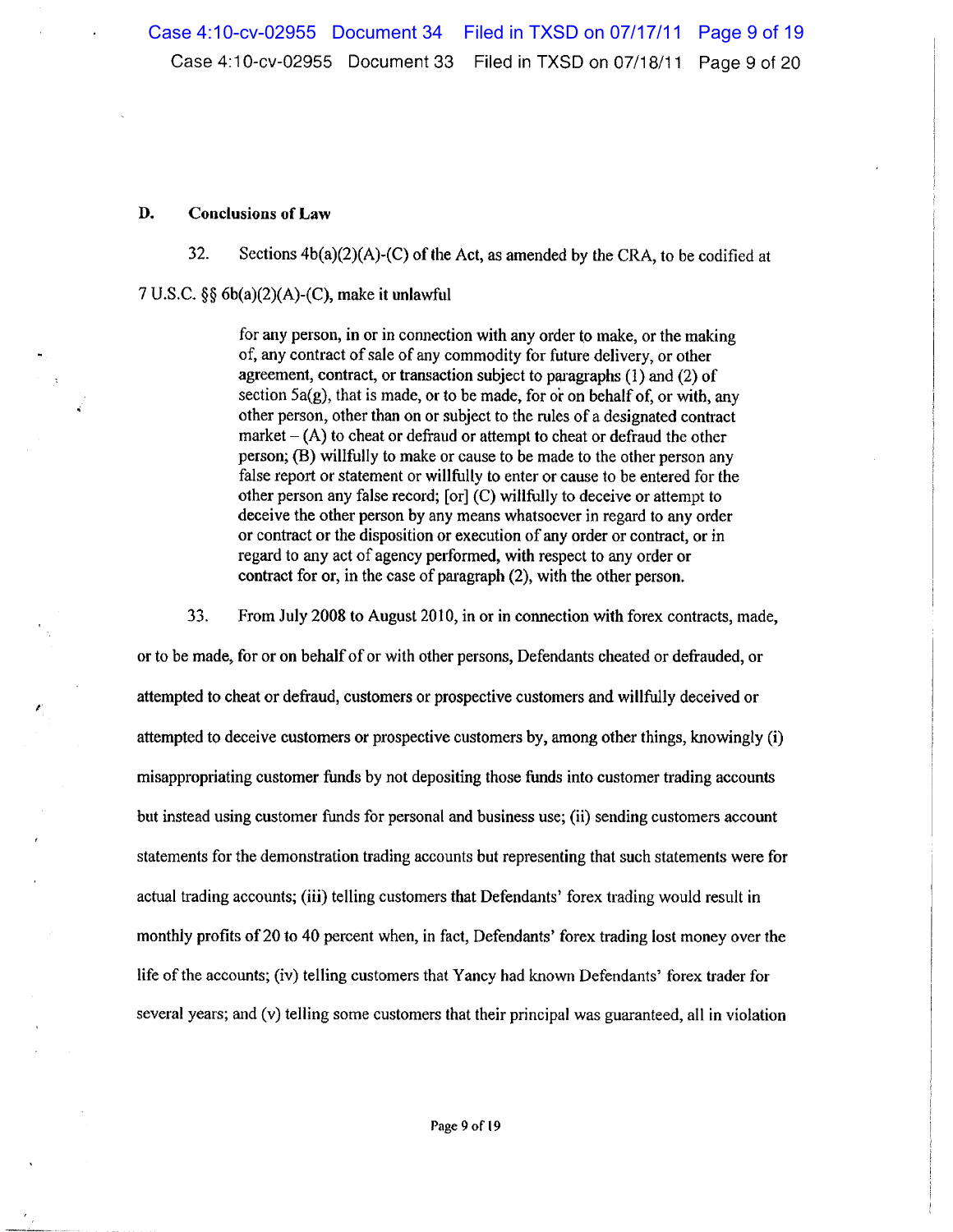of Sections  $4b(a)(2)(A)-(C)$  of the Act, as amended by the CRA, to be codified at 7 U.S.C. §§  $6b(a)(2)(A)-(C)$ .

Defendants engaged in the acts and practices described above knowingly or with 34. reckless disregard for the truth.

The foregoing acts, misrepresentations, omissions, and failures of Yancy, along 35. with other Longbranch employees and agents, occurred within the scope of their employment with Longbranch; therefore, Longbranch is liable for these acts pursuant to Section  $2(a)(1)(B)$  of the Act, 7 U.S.C. § 2(a)(1)(B) (2006), and Regulation 1.2, 17 C.F.R. § 1.2 (2010), as principal for its agent's acts, omissions or failures of the Act, as amended by the CRA.

Plaintiff has demonstrated good cause why equitable remedies, including 36. restitution and trading bans, should be imposed on Defendants as set forth below.

# III. ORDER OF PERMANENT INJUNCTION AND OTHER RELIEF IT IS HEREBY ORDERED THAT:

Defendants shall be permanently restrained, enjoined, and prohibited from 37. engaging, directly or indirectly, in any conduct in violation of Sections  $4b(a)(2)(A)-(C)$  of the Act, as amended by the CRA, to be codified at 7 U.S.C. §§ 6b(a)(2)(A)-(C).

Defendants shall be permanently restrained, enjoined, and prohibited from 38. engaging, directly or indirectly:

> trading on or subject to the rules of any registered entity (as that term is a. defined in Section 1a(29) of the Act, 7 U.S.C.  $\S$  1a(29) (2006));

> entering into any transactions involving commodity futures, options on b. commodity futures, commodity options (as that term is defined in Regulation 32.1(b)(1), 17 C.F.R. § 32.1(b)(1) (2010)) ("commodity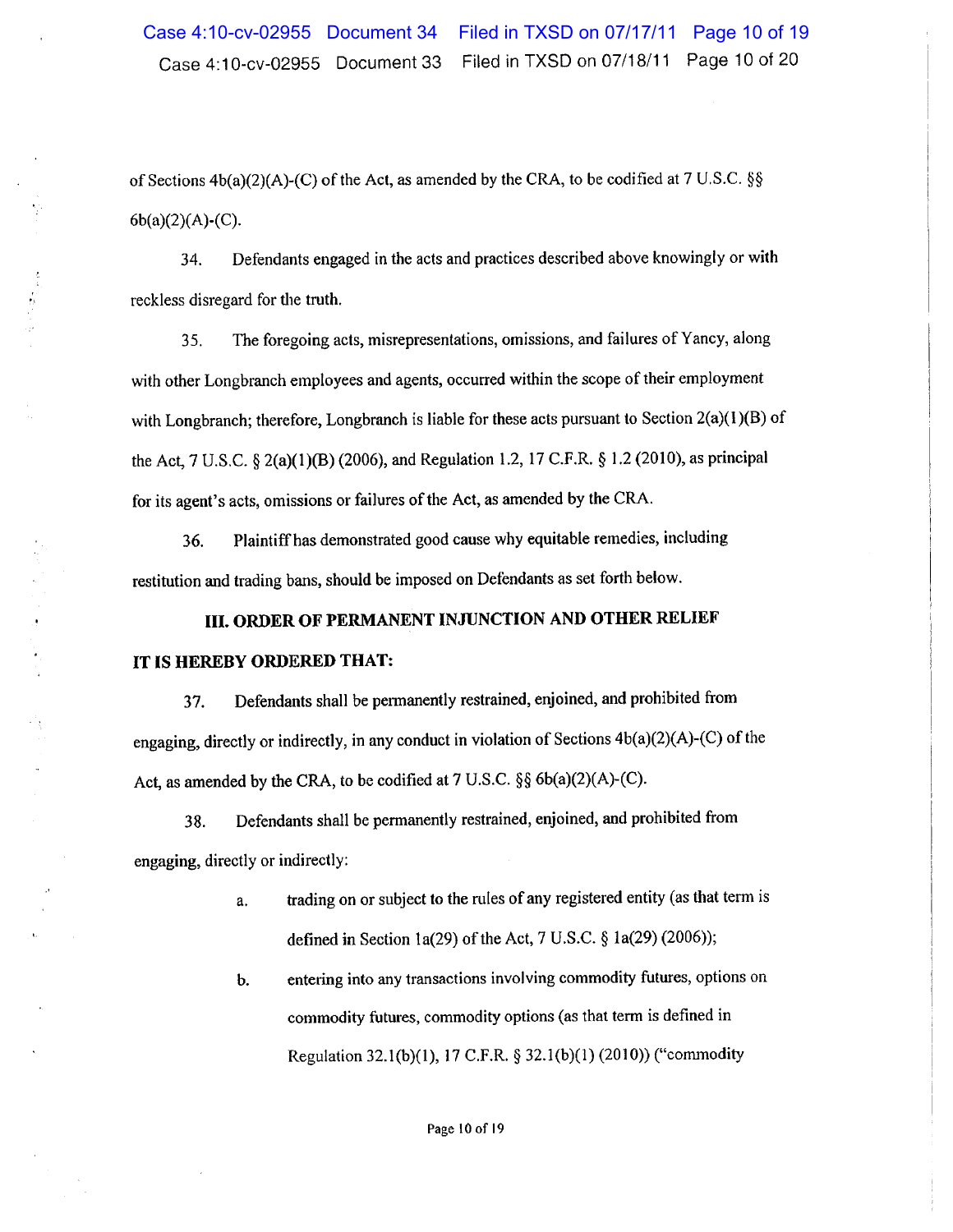options"), and/or foreign currency (as described in Sections  $2(c)(2)(B)$  and  $2(c)(2)(C)(i)$  of the Act, as amended by the CRA, to be codified at 7 U.S.C.  $\S\S 2(c)(2)(B)$  and  $2(c)(2)(C)(i)$  ("forex contracts") for their own account or for any account in which they have a direct or indirect interest;

- c. having any commodity futures, options on commodity futures, commodity options, and/or forex contracts traded on their behalf;
- d. controlling or directing the trading for or on behalf of any other person or entity, whether by power of attorney or otherwise, in any account involving commodity futures, options on commodity futures, commodity options, and/or forex contracts;
- soliciting, receiving or accepting any funds from any person for the e. purpose of purchasing or selling any commodity futures, options on commodity futures, commodity options, and/or forex contracts;
- f. applying for registration or claiming exemption from registration with the Commission in any capacity, and engaging in any activity requiring such registration or exemption from registration with the Commission except as provided for in Regulation 4.14(a)(9), 17 C.F.R.  $\S$  4.14(a)(9) (2010); and
- acting as a principal (as that term is defined in Regulation  $3.1(a)$ ), agent or g. any other officer or employee of any person (as that term is defined in Section 1a(28) of the Act, 7 U.S.C.  $\S$  1a(28) (2006)) registered, exempted from registration or required to be registered with the Commission, except as provided for in Regulation 4.14(a)(9), 17 C.F.R.  $\S$  4.14(a)(9) (2010).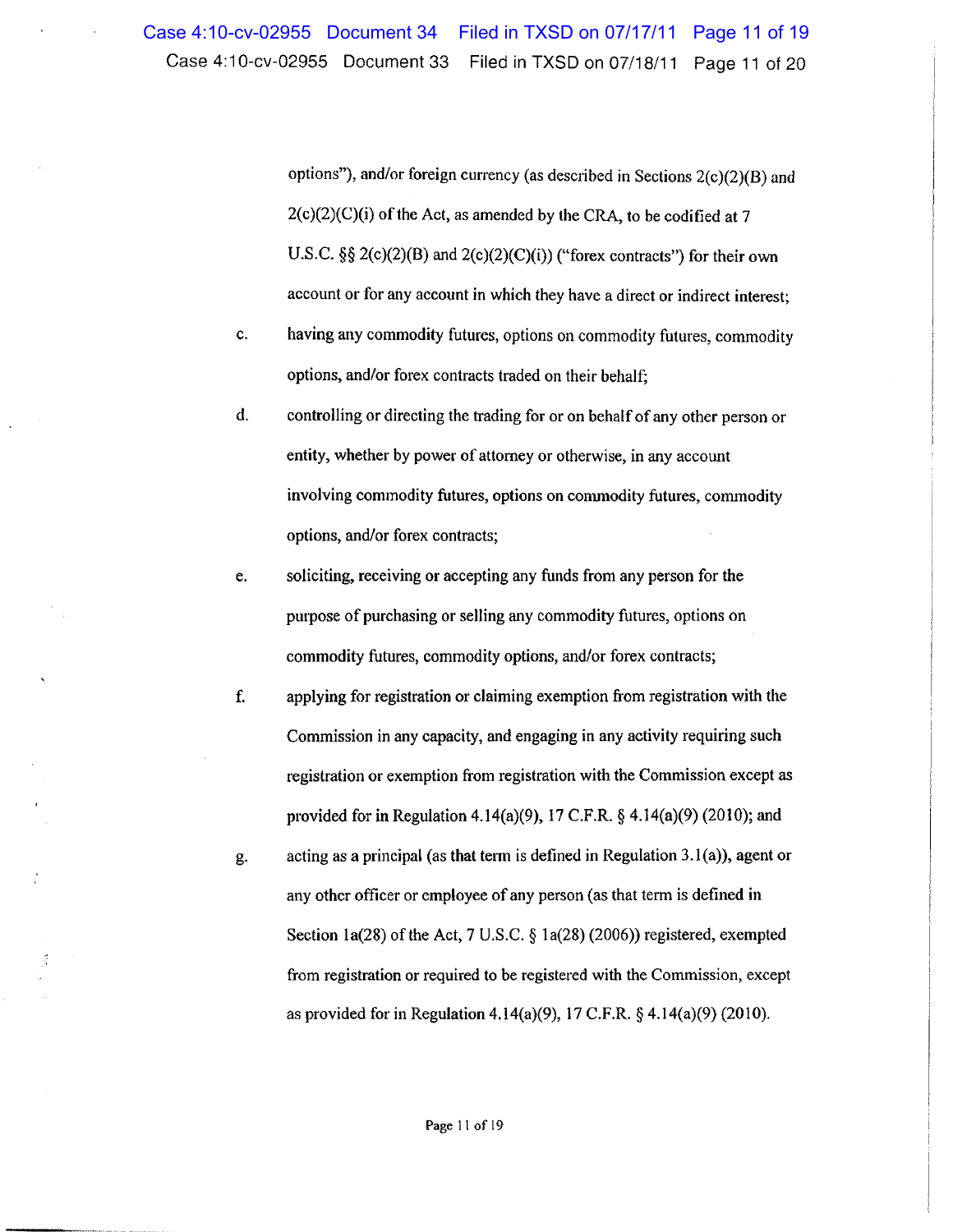39. The injunctive provisions of this Consent Order shall be binding upon Defendants, upon any person who acts in the capacity of an agent, employee, representative, and/or assign of Defendants and upon any person who receives actual notice of this Consent Order, by personal service or otherwise, insofar as he or she is acting in active concert or participation with Defendants.

# IV. ORDER OF RESTITUTION, CIVIL MONETARY PENALTY **AND OTHER RELIEF**

# IT IS FURTHER ORDERED THAT:

Defendants shall comply fully with the following terms, conditions and 40. obligations relating to the payment of restitution and a civil monetary penalty. The equitable and statutory relief provisions of this Consent Order shall be binding upon Defendants and any person who is acting in the capacity of officer, agent, employee, servant, or attorney of Defendants, and any person acting in active concert or participation with Defendants.

#### **Restitution** A.

Restitution Obligation: Defendants are hereby jointly and severally liable to pay 41. restitution in the amount of \$692,000, plus post-judgment interest (hereinafter "Restitution Obligation"). Post-judgment interest on this Restitution Obligation shall accrue beginning on the date of entry of this Consent Order and shall be determined by using the Treasury Bill rate prevailing on the date of entry of this Consent Order pursuant to 28 U.S.C. § 1961.

Appointment of Monitor and Collection and Distribution of Restitution: To effect 42. payment by Defendants and distribution of restitution, the Court appoints the National Futures Association ("NFA") as Monitor. The Monitor shall collect the Restitution Obligation from the Defendants and make distributions as set forth below. Because the Monitor is not being specially compensated for these services, and these services are outside the normal duties of the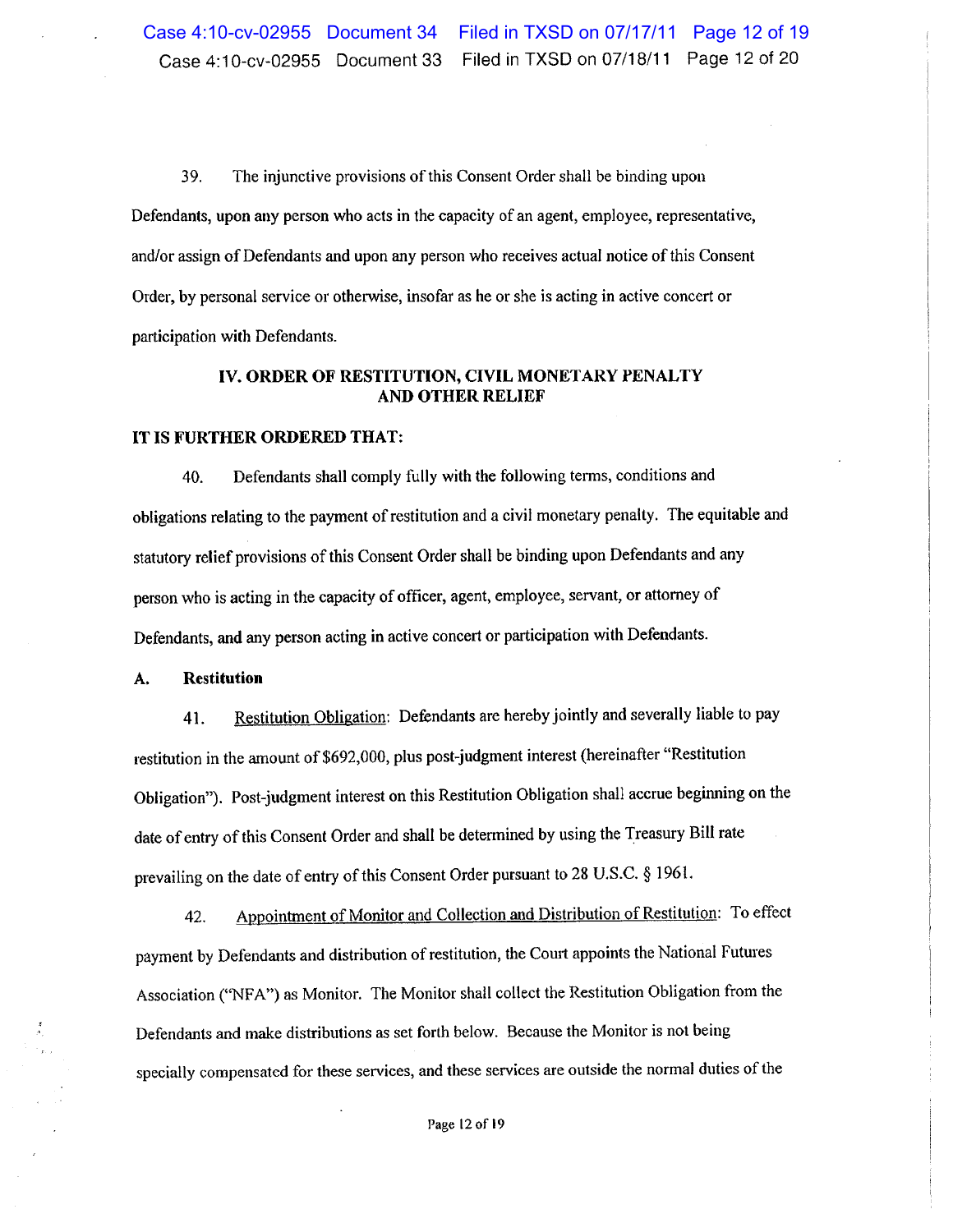Monitor, the Monitor shall not be liable for any action or inaction arising from its appointment as Monitor, other than actions involving fraud.

43. Defendants shall cooperate with the Monitor as appropriate to provide such information as the Monitor deems necessary and appropriate to identify Defendants' customers, whom the Monitor, in its sole discretion, may determine to include in any plan for distribution of any restitution payments.

 $\begin{bmatrix} 1 & 1 \\ 1 & 1 \\ 1 & 1 \end{bmatrix}$ 

44. Defendants shall make restitution payments to NFA in the name of "Jeremiah" Yancy/Longbranch-Restitution Fund" and shall send such restitution payments by electronic funds transfer, U.S. postal money order, certified check, bank cashier's check, or bank money order made payable to and sent to the Office of Administration, National Futures Association, 300 S. Riverside Plaza, Suite 1800, Chicago, Illinois 60606, under a cover letter that identifies the paying Defendant and the name and docket number of this proceeding. The paying Defendant shall simultaneously transmit a copy of the cover letter and the form of payment to the Director, Division of Enforcement, United States Commodity Futures Trading Commission, at the following address: 1155 21<sup>st</sup> Street, N.W., Washington, DC 20581, and to the Chief, Office of Cooperative Enforcement, Division of Enforcement, at the same address.

The Monitor shall oversee Defendants' Restitution Obligation and shall have 45. discretion to determine the manner for distribution of funds in an equitable fashion to the customers whose claims are or have been allowed in the claims process, or may defer distribution until such time as it deems appropriate. In the event that the amount of the restitution payments to the Monitor are of a de minimis nature such that the Monitor determines that the administrative costs of the making a restitution distribution is impractical, the Monitor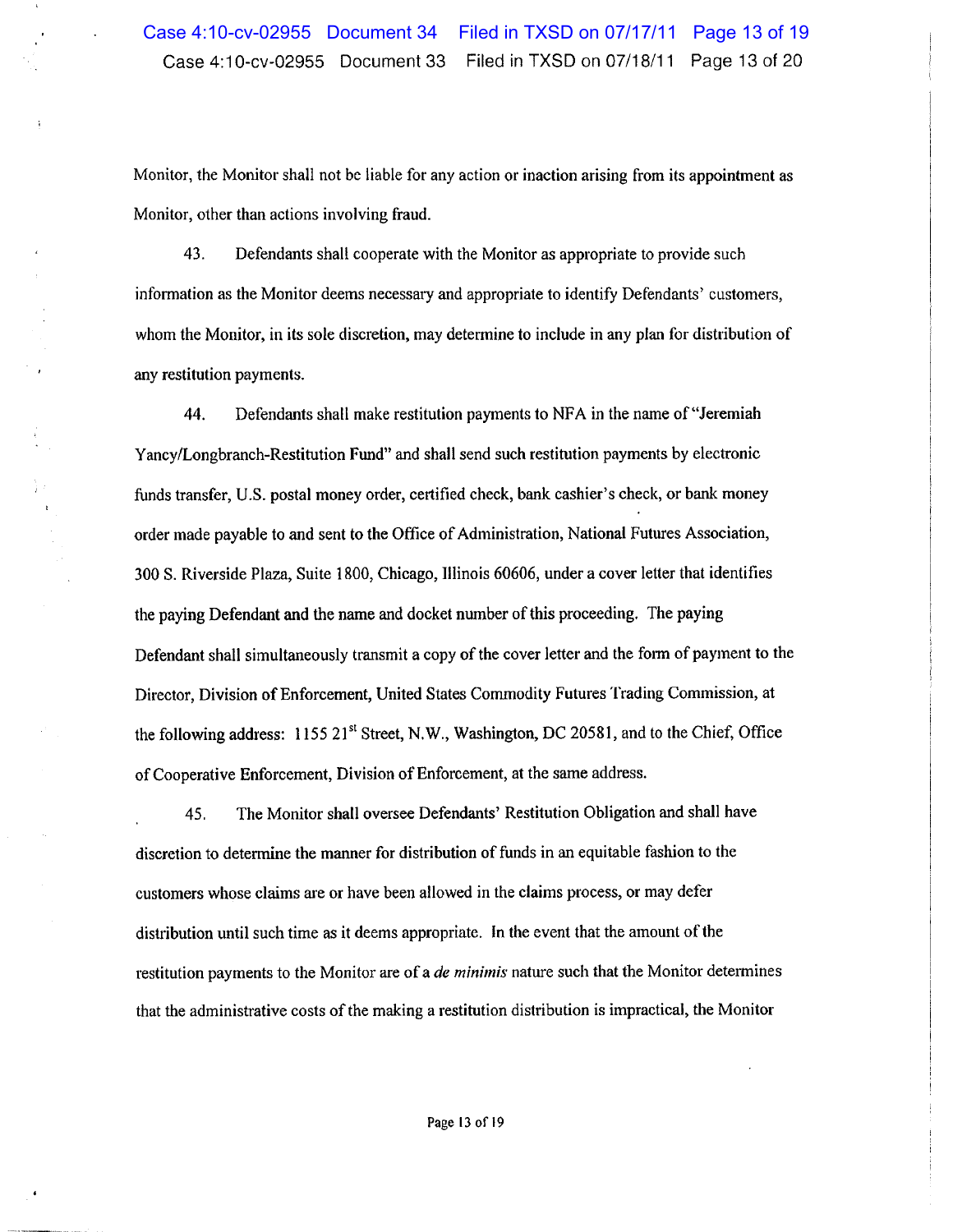may, in its discretion, treat such restitution payments as civil monetary penalty payments, as discussed in Part IV.B, below.

To the extent that any funds accrue to the U.S. Treasury as a result of the 46. Restitution Obligation, such funds shall be transferred to the Monitor for disbursement to customers in accordance with the procedures set forth in the preceding paragraph.

Pursuant to Rule 71 of the Federal Rules of Civil Procedure, Longbranch 47. customers are explicitly made intended third-party beneficiaries of this Consent Order and may seek to enforce obedience of this Consent Order to obtain satisfaction of any portion of the Restitution Obligation which has not been paid by Defendants. Nothing herein shall be construed in any way to limit or abridge the rights of any customer that exist under federal, state, or common law to assert a claim for recovery against Defendants subject to any offset or credit that Defendants may be entitled to claim under the law governing that customer's claim. Subsequent to the entry of this Consent Order, each Defendant shall provide the Commission and the Monitor with immediate notice of any filing or compromise and settlement of any private or governmental actions relating to the subject matter of this Consent Order in the manner required by Part V of this Consent Order.

### **Civil Monetary Penalty** В.

Pursuant to Section 6c of the Act, 7 U.S.C. § 13a-1 (2006), and Regulation 48. 143.8(a)(1), 17 C.F.R. § 143.8(a)(1) (2010), this Court may impose an order directing Defendants to pay a civil monetary penalty ("CMP"), to be assessed by the Court, in amounts of not more than the greater of (1) triple the monetary gain to Defendants for each violation of the Act, the Act, as amended by the CRA,; or (2) \$130,000 for each violation of the Act, the Act, as amended by the CRA, and Regulations occurring from October 23, 2004 through October 22,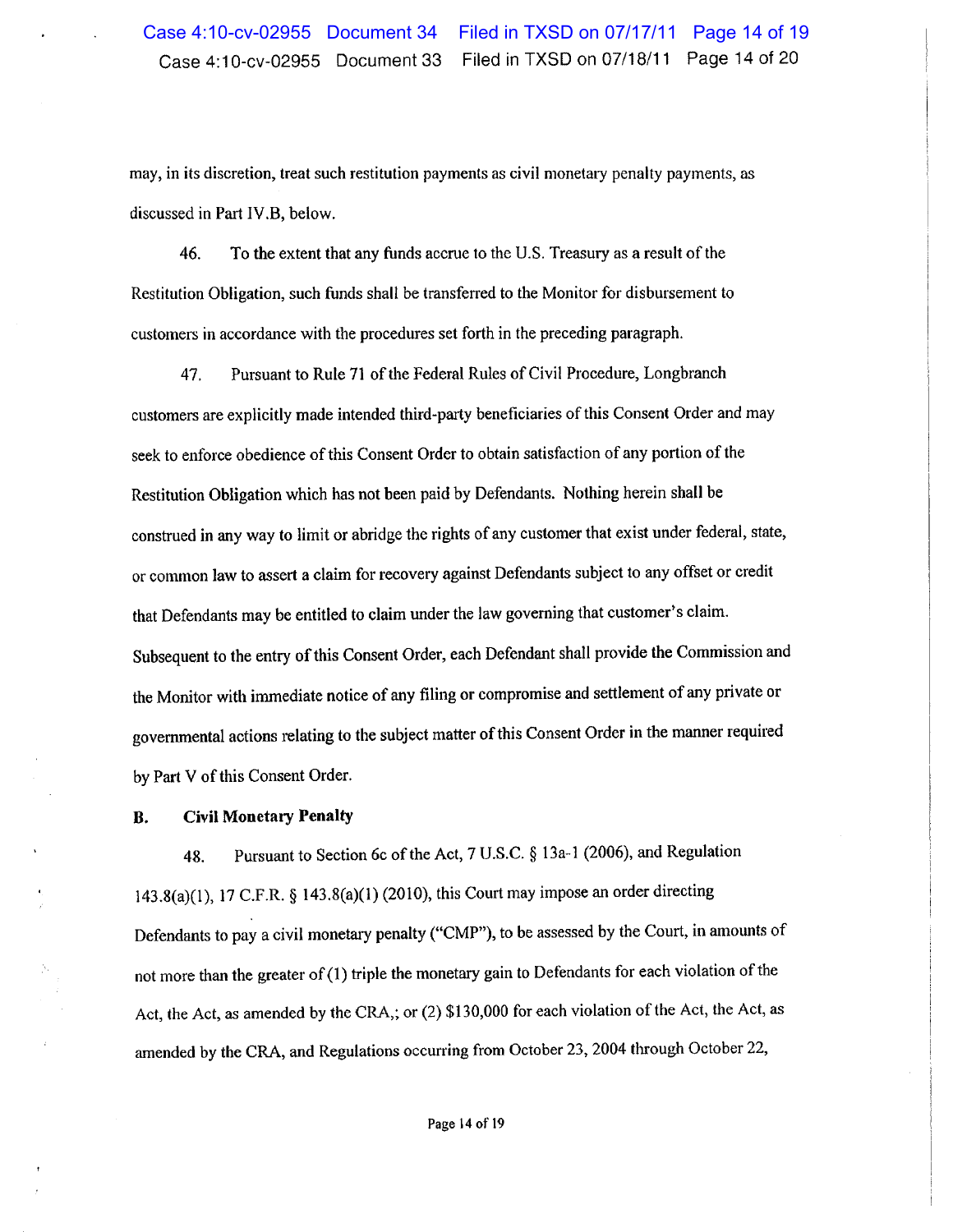2008, and \$140,000 for each violation of the Act, the Act, as amended by the CRA, occurring on or after October 23, 2008.

49. In determining the amount of the CMP to be paid by the Defendants, the Court has considered the egregiousness, duration, and scope of the fraud and violations of the Act, the Act, as amended by the CRA. A proper showing having been made, Defendant Yancy and Defendant Longbranch are each hereby assessed a CMP in the amount of \$692,000, plus postjudgment interest, which shall be paid within ten (10) days of the date of the entry of this Consent Order (the "CMP Obligations"), for total CMPs in the amount of \$1,384,000. Should Defendants not satisfy their CMP Obligations within ten (10) days of the date of entry of this Consent Order, post-judgment interest shall accrue on the CMP Obligations beginning on the date of entry of this Order and shall be determined by using the Treasury Bill rate prevailing on the date of entry of this Consent Order pursuant to 28 U.S.C. § 1961.

Defendants shall pay the CMP Obligations by electronic funds transfer, U.S. 50. postal money order, certified check, bank cashier's check, or bank money order. If payment is to be made by other than electronic funds transfer, the payment shall be made payable to the United States Commodity Futures Trading Commission and sent to the address below:

> United States Commodity Futures Trading Commission Division of Enforcement ATTN: Marie Bateman - AMZ-300 DOT/FAA/MMAC 6500 S. MacArthur Boulevard Oklahoma City, Oklahoma 73169 Telephone: (405) 954-6569

If the payment is to be made by electronic funds transfer, Defendants shall contact Marie Bateman, or her successor, at the above address for payment instructions, and shall fully comply with those instructions. Defendants shall accompany the payment of the CMP Obligations with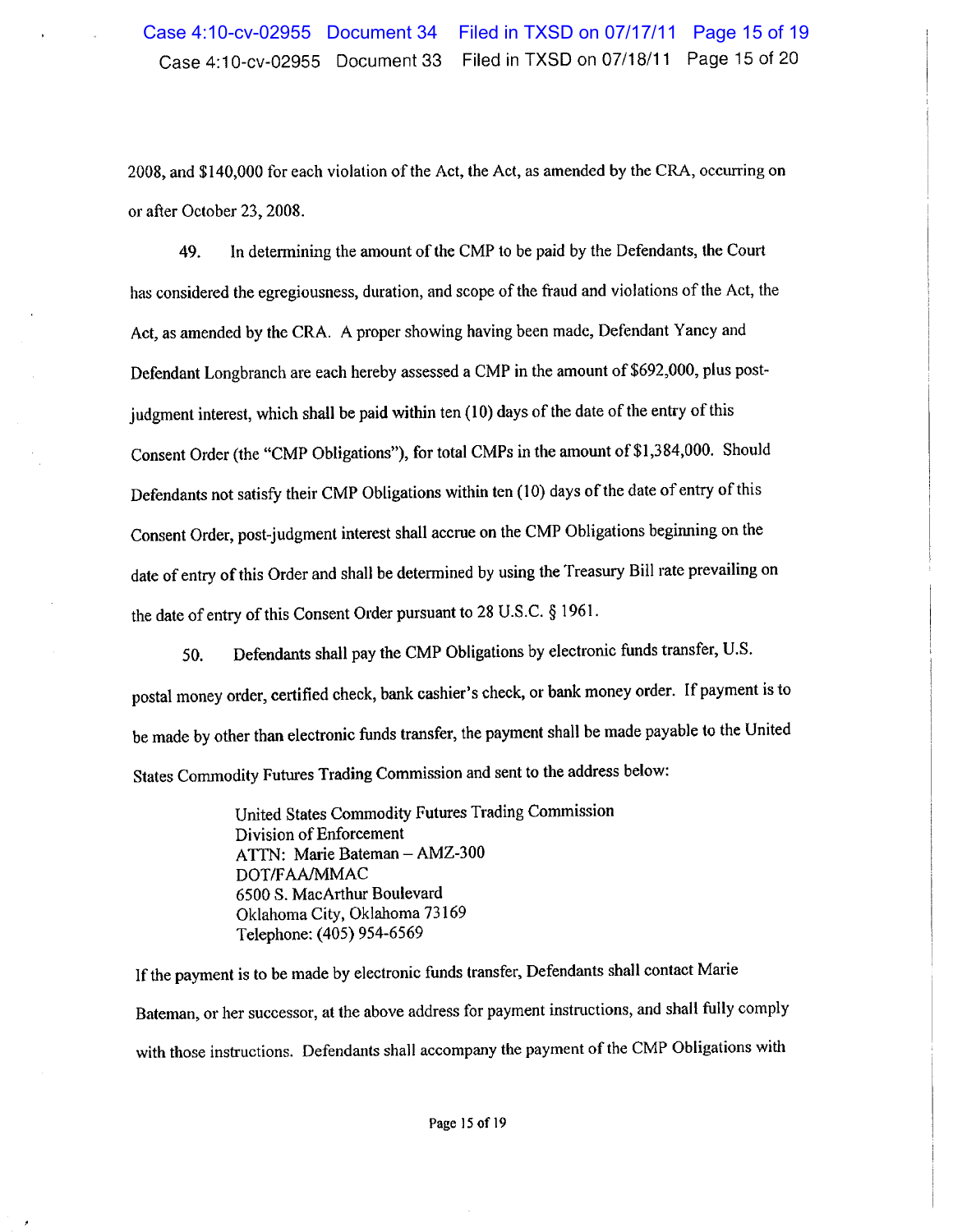a cover letter that identifies the paying Defendant and the name and docket number of this proceeding. Defendants shall simultaneously transmit copies of the cover letter and the form of payment to the Director, Division of Enforcement, United States Commodity Futures Trading Commission, Three Lafayette Centre, 1155 21<sup>st</sup> Street, N.W., Washington, DC 20581; and to the Chief, Office of Cooperative Enforcement, Division of Enforcement, at the same address.

### $\overline{C}$ . **Provisions Related to Monetary Sanctions**

51. Priority of Payments: All payments by Defendants pursuant to this Consent Order shall first be applied to satisfaction of the Restitution Obligation ordered in Part IV.A of this Consent Order. After satisfaction of the Restitution Obligation ordered in Part IV.A of this Consent Order, payments by Defendants pursuant to this Consent Order shall be applied to satisfy the CMP ordered in Part IV.B of this Consent Order.

52. Partial Satisfaction: Any acceptance by the CFTC and/or Monitor of partial payment of the restitution obligation or CMP obligations ordered in this Consent Order shall not be deemed a waiver of the Defendants' requirement to make further payments pursuant to this Consent Order, or a waiver of the CFTC's right to seek to compel payment of any remaining balance.

#### D. Cooperation

53. Defendants shall continue to cooperate fully with the Commission and any government agency seeking to enforce the Restitution Obligation, CMP Obligations and/or ancillary relief provisions of this Consent Order by providing any requested information relating to their financial status, including, but not limited to, income and earnings, assets, financial statements, asset transfers, and tax returns.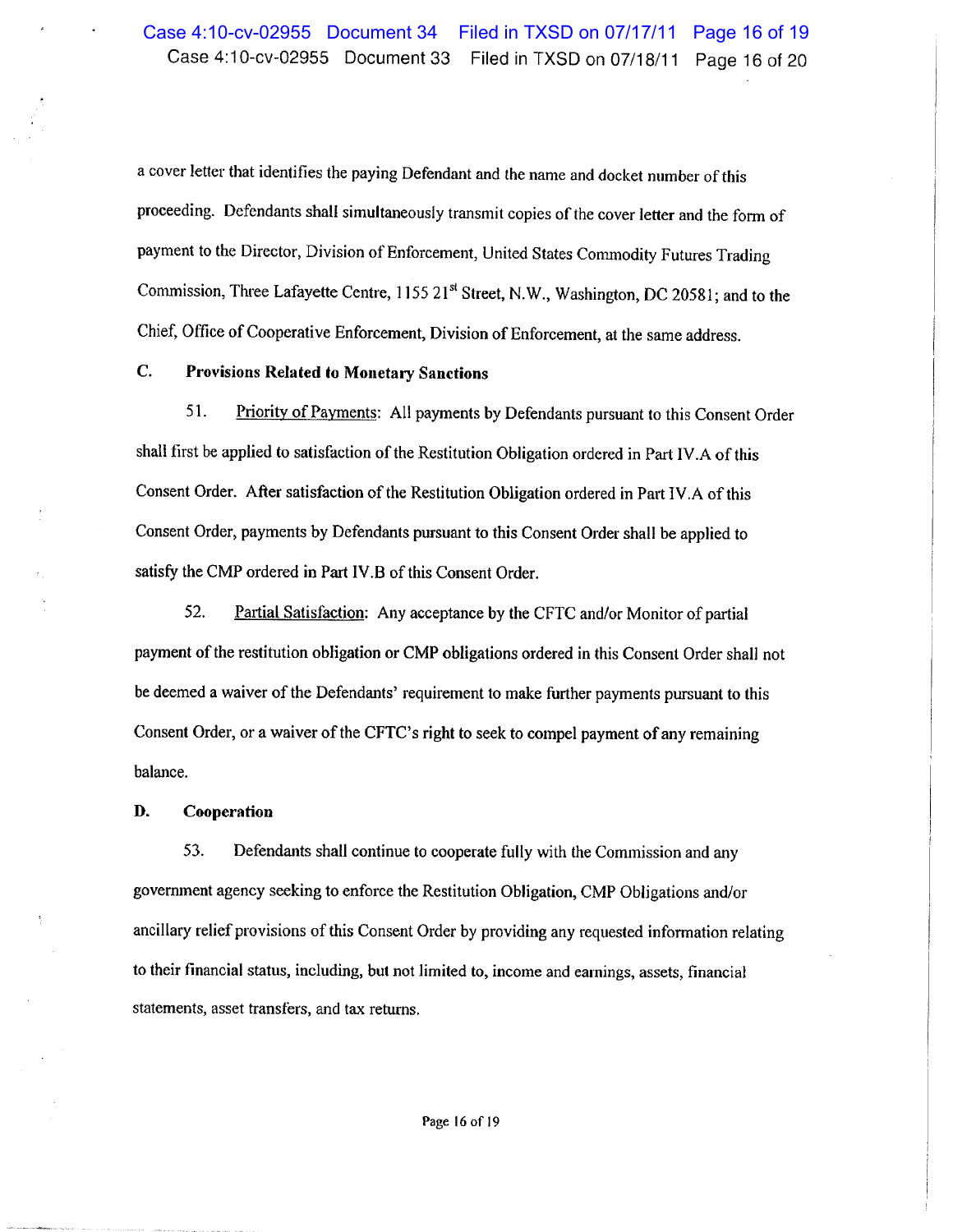### V. MISCELLANEOUS PROVISIONS

54. Notices: All notices required to be given by any provision in this Consent Order shall be sent certified mail, return receipt requested, as follows:

Notice to Commission:

Director of Enforcement U.S. Commodity Futures Trading Commission 1155 21<sup>st</sup> Street, N.W. Washington, DC 20581

Notice to Defendants:

Jeremiah C. Yancy 140 S. Oakhill Lane Atoka, Oklahoma 74525

Telephone/Address Changes: In the event that Defendants change their 55. residential or business telephone number(s) and/or address(es) at any time, they shall provide written notice of the new number(s) and/or address(es) to the Commission within twenty (20) calendar days thereof.

Entire Agreements and Amendments: This Consent Order incorporates all of the 56. terms and conditions of the settlement among the parties hereto. Nothing shall serve to amend or modify this Consent Order in any respect whatsoever, unless: (1) reduced to writing; (2) signed by all parties hereto; and (3) approved by order of this Court.

Invalidation: If any provision of this Consent Order or the application of any 57. provisions or circumstances is held invalid, the remainder of this Consent Order and the application of the provision to any other person or circumstance shall not be affected by the holding.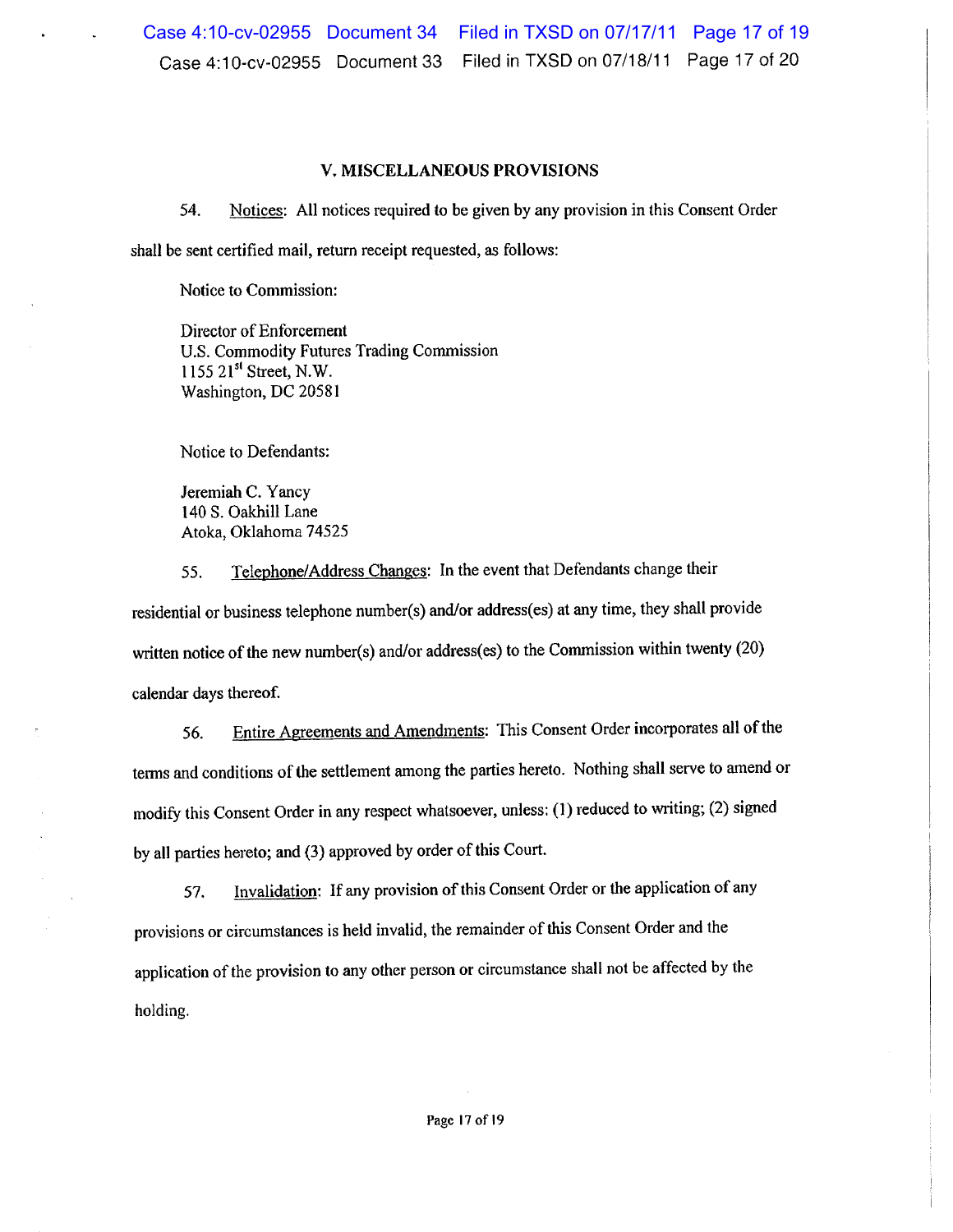58. Waiver: The failure of any party hereto at any time or times to require performance of any provision hereof shall in no manner affect the right of such party at a later time to enforce the same or any other provision of this Consent Order. No waiver in one or more instances of the breach of any provision contained in this Consent Order shall be deemed to be or construed as a further or continuing waiver of such breach or waiver of the breach of any other provision of this Consent Order.

59. Acknowledgements: Upon being served with copies of this Consent Order after entry by the Court, Defendants shall sign acknowledgements of such service and serve such acknowledgements on the Court and the Commission within seven (7) calendar days.

60. Continuing Jurisdiction of this Court: This Court shall retain jurisdiction of this case to assure compliance with this Consent Order and for all other purposes related to this action.

61. Authority: Yancy hereby warrants that he is the president of Longbranch, and that this Consent Order has been duly authorized by Longbranch and he has been duly empowered to sign and submit this Consent Order on behalf of Longbranch.

62. Counterparts and Facsimile Execution: This agreement may be executed in two or more counterparts, all of which shall be considered one and the same agreement and shall become effective when one or more counterparts have been signed by each of the parties and delivered (by facsimile or otherwise) to the other party, it being understood that all parties need not sign the same counterpart. Any counterpart or other signature to this agreement that is delivered by facsimile shall be deemed for all purposes as constituting good and valid execution and delivery by such party of this agreement.